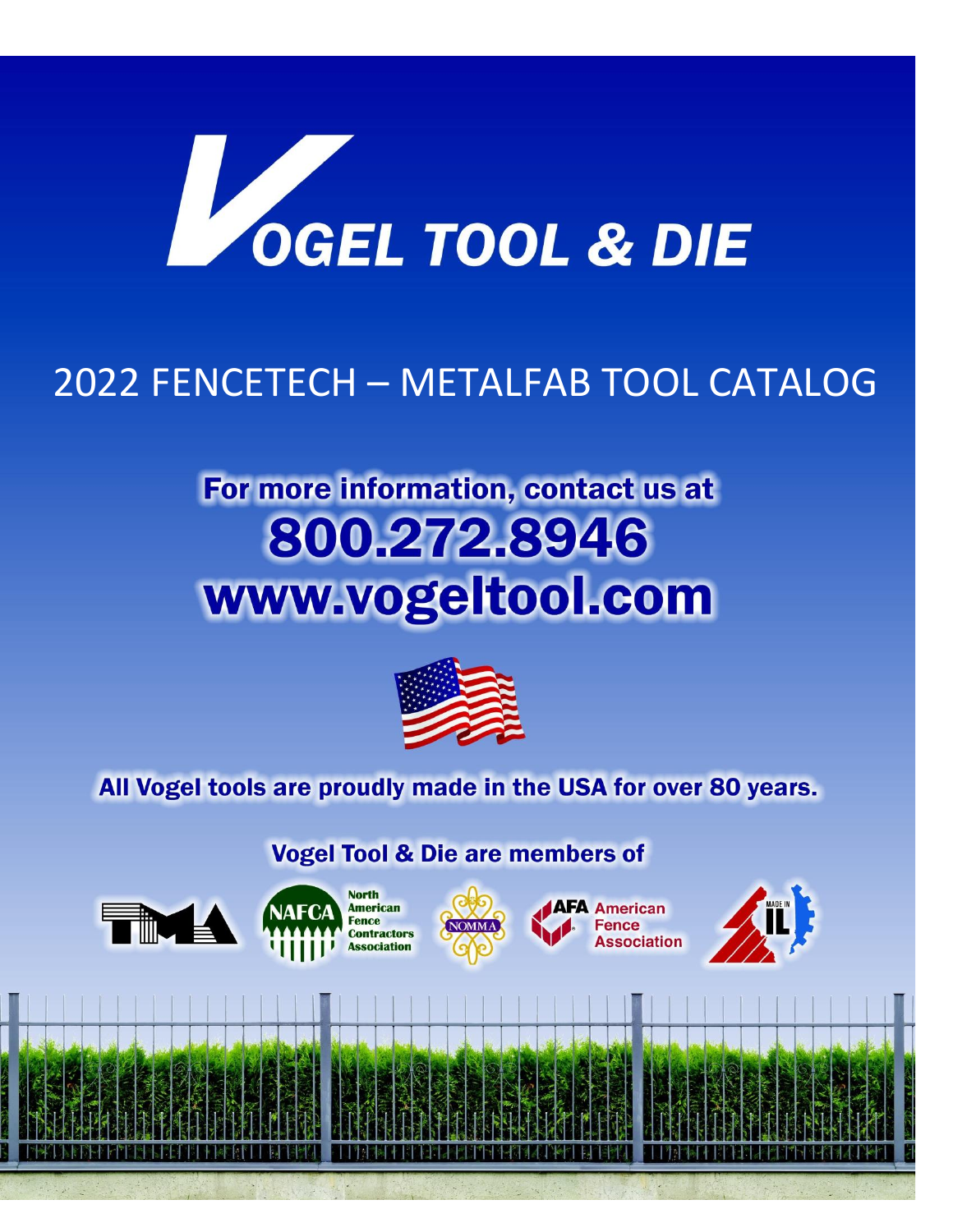



### **Hand Notching Package**





| #1400 Arc-Fit Hand Press                       | \$625.00   |
|------------------------------------------------|------------|
| #35 Arc-Fit Housing                            | \$275.00   |
| #9202A Arc-Fit Assembly for 1-3/8" OD Pipe     | \$475.00   |
| #9203 Arc-Fit Assembly for 1-5/8" OD Pipe      | \$475.00   |
| #9203 Arc-Fit Assembly for 1-7/8" ~ 2" OD Pipe | \$475.00   |
| <b>Hand Notching Package</b>                   | \$2,325.00 |

- $\checkmark$  2-3/8" OD pipe assemblies also available
- $\checkmark$  Custom made tools available for drain holes and slots
- $\checkmark$  Custom made tools available for one size to fit a different size
- $\checkmark$  The same assemblies fit our CSP-25-SA Power Tower

Yes, this is the tool that started the industry! Made in the USA for over 80 years, Vogel received the first US patent for pipe notching in 1934. Lightweight and portable, perfect for use on the job site.

> **Call us Toll-Free: 800-272-8946 | Outside US: 630-562-1400 For more information, visit our website: www.VogelTool.com**

*All prices shown are for US Domestic orders only. For export orders, please consult factory. © 2022, Vogel Tool & Die, LLC. All rights reserved*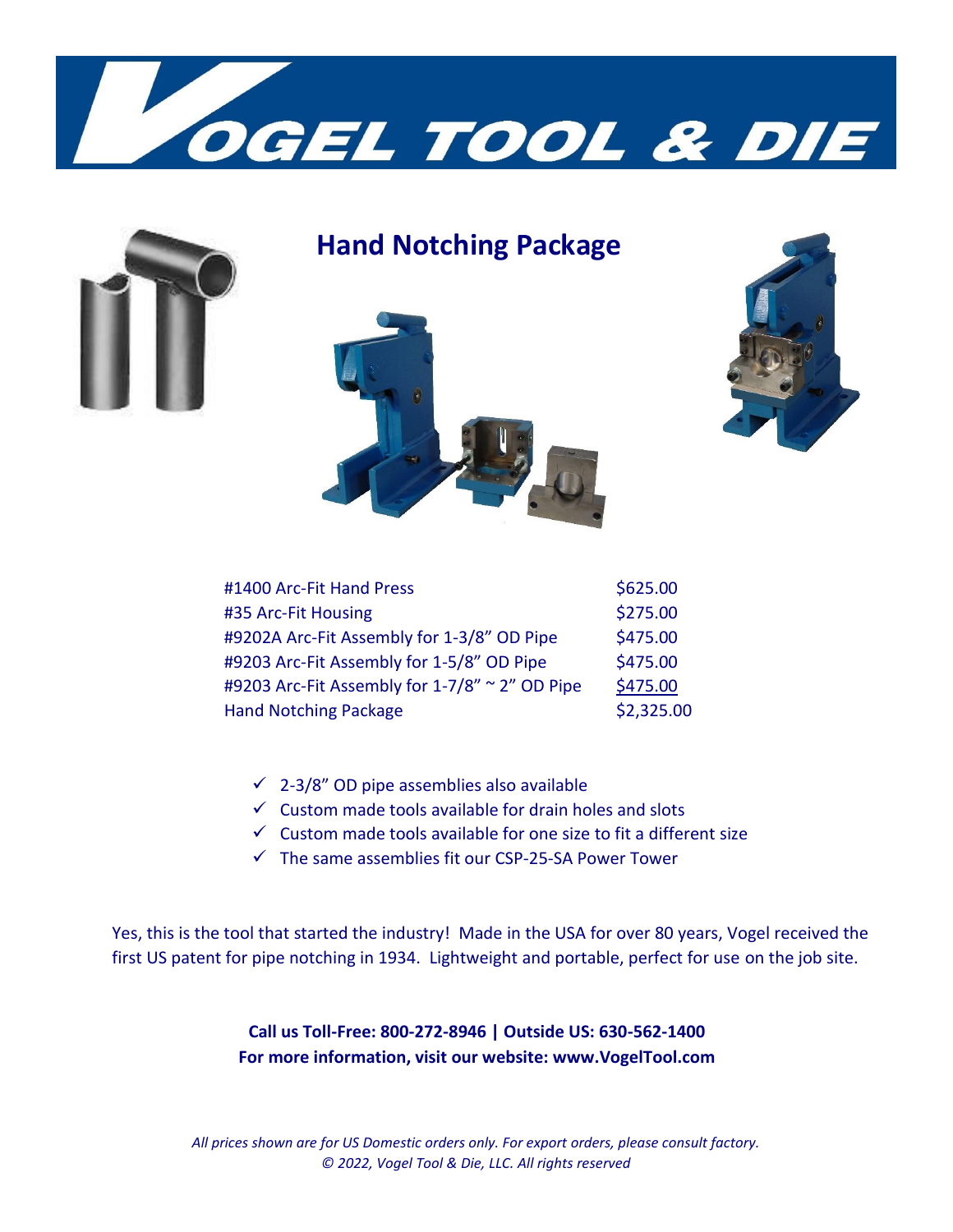

### **Supercharge your Fence & Gate Manufacturing**



### Vogel's 25 Ton Power Tower

|                                        | Model CSP-25-SA                          |
|----------------------------------------|------------------------------------------|
|                                        | Price \$4,475.00                         |
|                                        | Tonnage 25 tons - 50,000 lbs of power!   |
| Power Requirements 120V, 20amp circuit |                                          |
|                                        | Power Connection 3 Prong Plug on 6' cord |
|                                        | Controls Foot Pedal on 6' cord           |
|                                        | Motor 1.5 Horsepower                     |
|                                        | Stroke 2" spring return                  |

*Purchase Tooling Packages to Perform Operations Such As:*

|  |  | NOTCH NOTCH   ANGLE   FORM   PIERCE   PIERCE       |  |
|--|--|----------------------------------------------------|--|
|  |  | PIPE   TUBING   NOTCH   PICKETS   CHANNEL   TUBING |  |

**Call us Toll-Free: 800-272-8946 | Outside US: 630-562-1400 For more information, visit our website: www.VogelTool.com**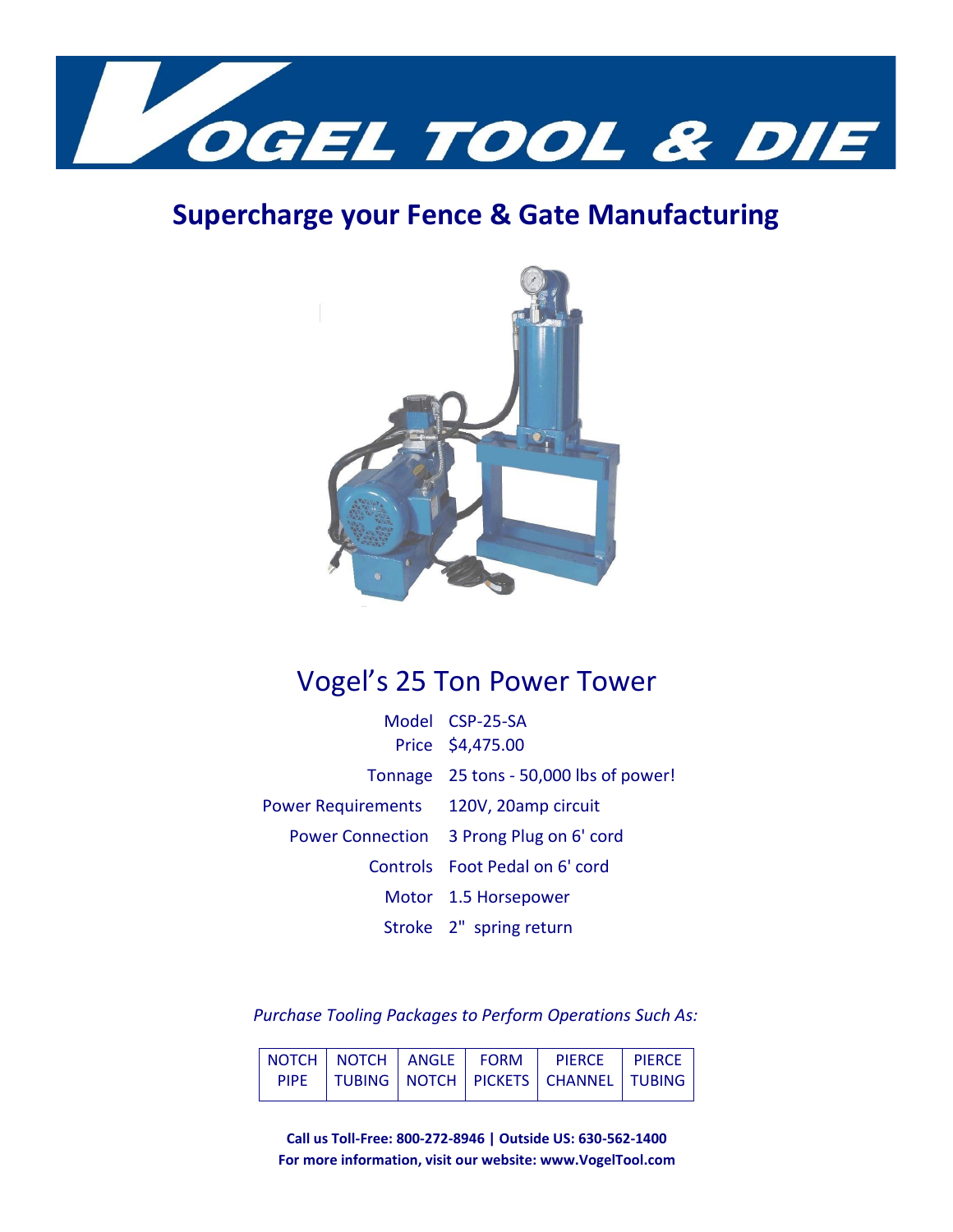

### **90° Notching Package**

| <b>CSP-25-SA Hydraulic Power Tower</b> | \$4,475.00 |
|----------------------------------------|------------|
| <b>Triple Housing Turntable</b>        | \$995.00   |
| 90° Notcher for 1-3/8" x schedule 40   | \$475.00   |
| 90° Notcher for 1-5/8" x schedule 40   | \$475.00   |
| 90° Notcher for 1-7/8" x schedule 40   | \$475.00   |
| <b>Notching Package Total</b>          | \$6,895.00 |



Vogel's Triple Housing Turntable will mount in your 25 Ton Tower Power with a single-bolt Simply rotate the turntable to quickly select the size you need



- ✓ Eliminates changeover time
	- Eliminates lost tooling
		- One bolt installation to quickly swap with other Vogel tools
- $\checkmark$  Many other sizes available please consult factory
- $\checkmark$  Order custom notchers for drain holes, slots and more!

**Call us Toll-Free: 800-272-8946 | Outside US: 630-562-1400 For more information, visit our website: www.VogelTool.com**

*All prices shown are for US Domestic orders only. For export orders, please consult factory. © 2022, Vogel Tool & Die, LLC. All rights reserved*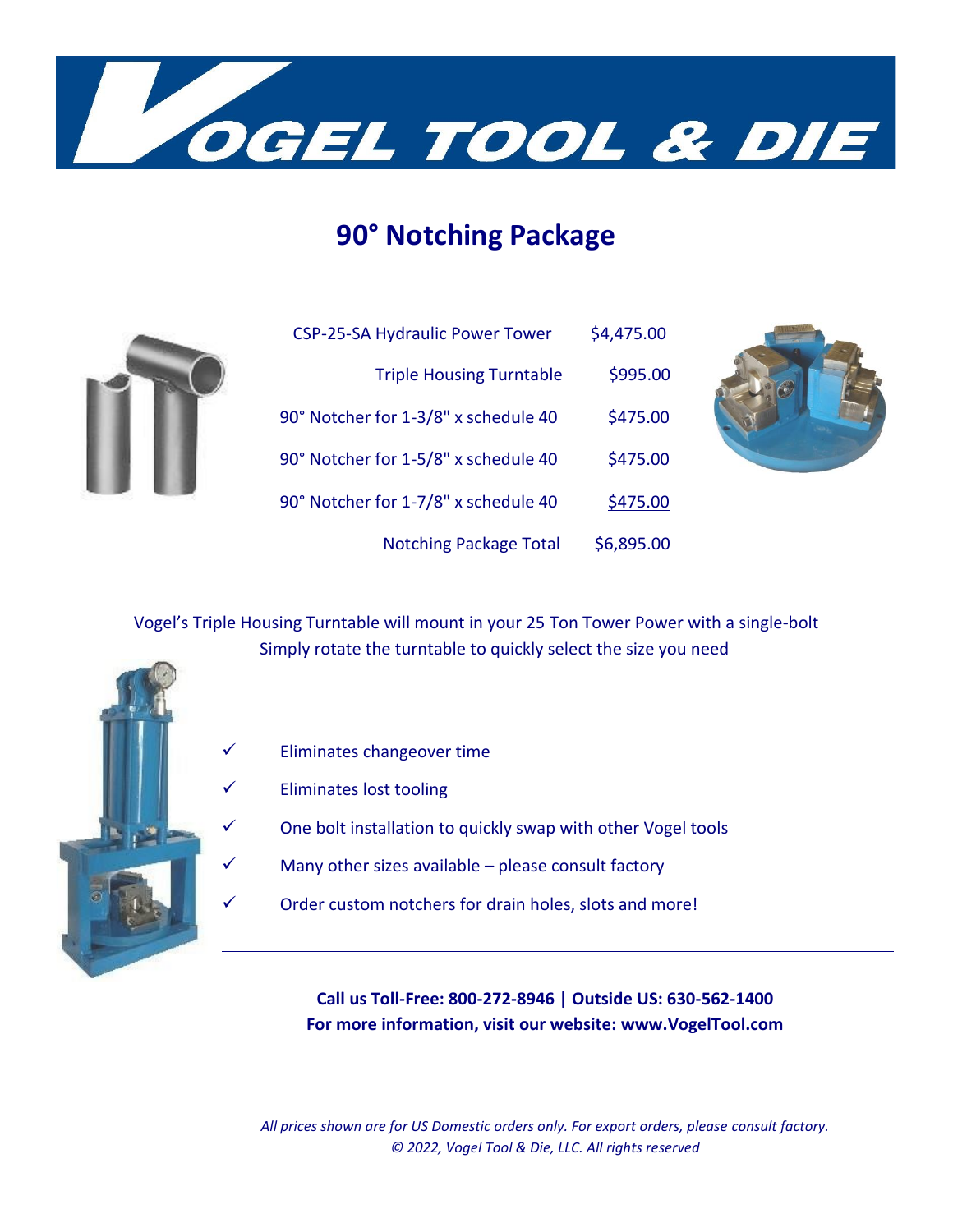



### **Slope Coping**



| <b>CSP-25-SA Power Tower</b>               | \$4,475.00 |
|--------------------------------------------|------------|
| <b>Arc-Fit Angular Two Station Housing</b> | \$1,225.00 |
| Ram Pad                                    | \$150.00   |
| Two Station Assembly for 1-5/8" OD x 35°   | \$2,645.00 |
| Slope Coping Package Total                 | \$8,495.00 |

The fast and easy way to accurately cope tubes for angled joints!



- ✓ Specify your slope, either 35° or 45°
- $\checkmark$  Specify your tube size, Tools available for 1-3/8", 1-5/8" & 1-7/8"
- ✓ Tooling made in USA
- ✓ Tooling sharpenable for long life
- ✓ Quickly swap with other Vogel tools
- $\checkmark$  Other sizes & angles available consult factory

**Call us Toll-Free: 800-272-8946 | Outside US: 630-562-1400 For more information, visit our website: www.VogelTool.com**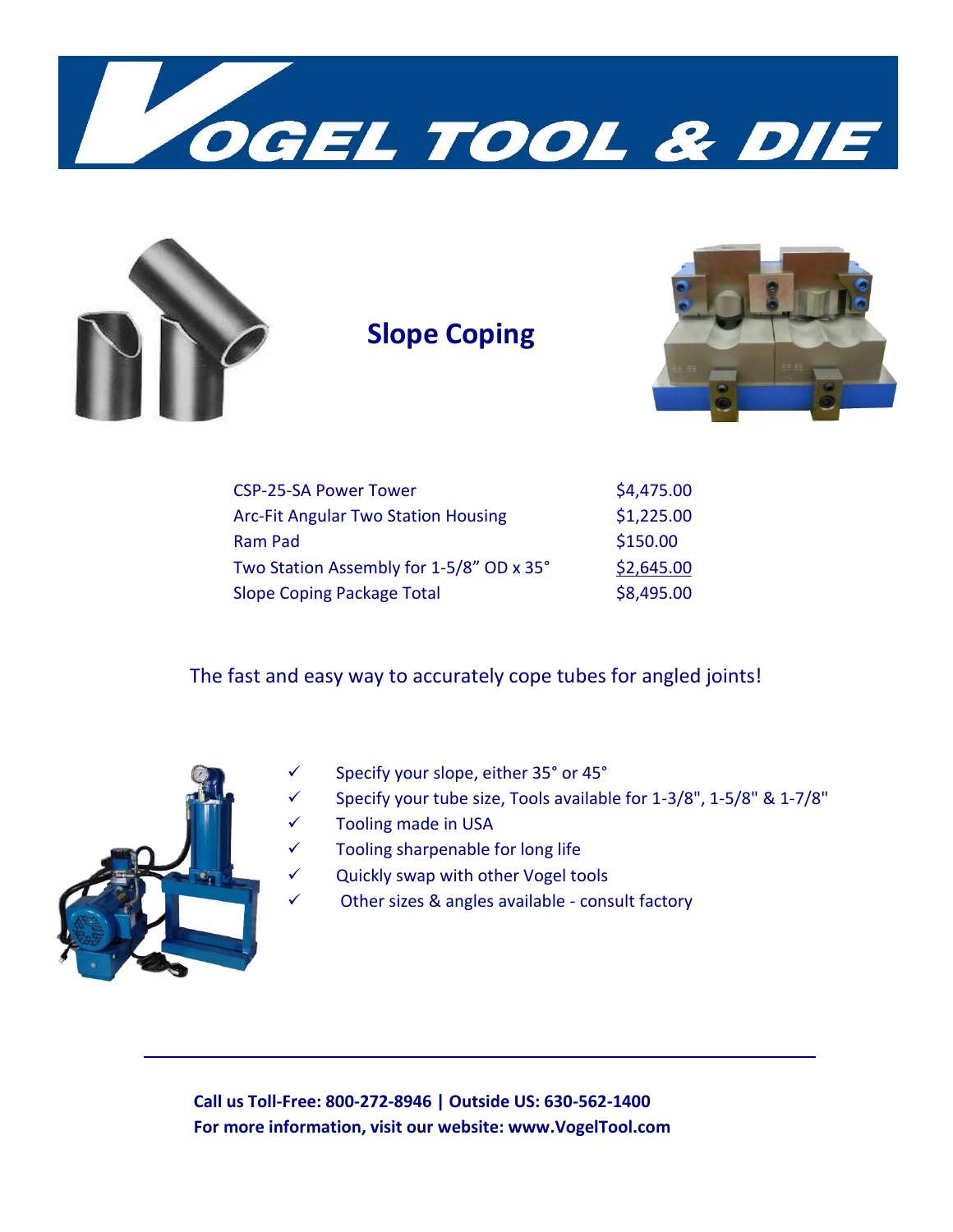

## Picket Forming



| <b>CSP-25-SA Hydraulic Power Tower</b> | \$4,475.00 |
|----------------------------------------|------------|
| <b>Radius Tip Picket Forming Tool</b>  | \$3,950.00 |
| <b>Picket Forming Package</b>          | \$8,425.00 |



Changeover Tooling for Extra Tube Sizes \$500.00

### Simple Self-Contained Tool Flattens Square Tubing and Trims into a Picket  *ONE* Press Stroke!



- $\checkmark$  Capacity: 1" square x 16 gauge steel tubing
- $\checkmark$  Capacity 1" square x 14 gauge aluminum tubing
- Unit includes one set of forming tooling, Specify:
	- o Small For 1/2" square tubing
	- o Medium For 3/4" & 5/8" square tubing
	- o Large For 1" & 7/8" square tubing
- $\checkmark$  Tooling made in USA



NEW - We now offer heavy duty picket tools for up to 1-1/2" square x 1/8" wall tubing Please contact us to discuss your special picket application

*All prices shown are for US Domestic orders only. For export orders, please consult factory. © 2022, Vogel Tool & Die, LLC. All rights reserved*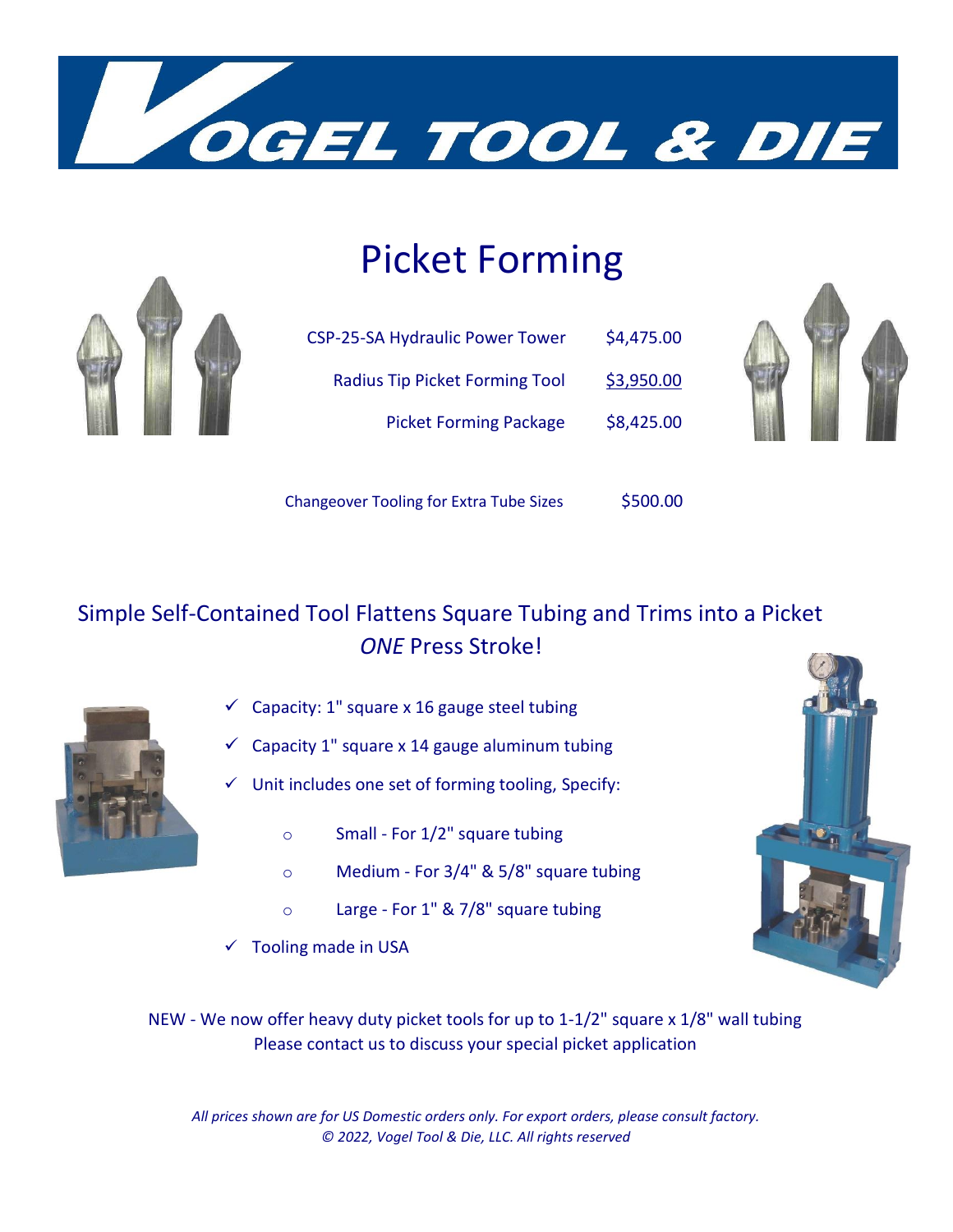

### **Channel & Tube Piercing**

#### **Channel Piercing**



| <b>CSP-25-SA Hydraulic Power Tower</b>    | \$4,475.00  |
|-------------------------------------------|-------------|
| #75 CHP Channel Pierce Tool               | \$6,750.00  |
| <b>Adjustable Stop Assembly</b>           | \$775.00    |
| <b>Total for Channel Piercing Package</b> | \$12,000.00 |



Extra Punch & Die Sets for Extra Hole Sizes \$1,850.00

- $\checkmark$  Capacity: 2" wide x 1" legs x 1/8" wall channel
- $\checkmark$  Adjustable for all channel sizes, up to max. capacity
- $\checkmark$  Specify hole size to be pierced
- $\checkmark$  Additional punch & die sets available to easily change hole size
- $\checkmark$  Fully adjustable stop maintains consistent hole spacing
- $\checkmark$  Quickly swap with other Vogel tools



#### **Tube Piercing Tool**

**\_\_\_\_\_\_\_\_\_\_\_\_\_\_\_\_\_\_\_\_\_\_\_\_\_\_\_\_\_\_\_\_\_\_\_\_\_\_\_\_\_\_\_\_\_\_\_\_\_\_\_\_\_\_\_\_\_\_\_\_\_\_\_\_\_\_\_\_\_\_\_\_\_\_** 

| <b>CSP-25-SA Hydraulic Power Tower</b> | \$4,475.00  |
|----------------------------------------|-------------|
| <b>THP Tube Piercing Tool</b>          | \$6,750.00  |
| <b>Adjustable Stop Assembly</b>        | \$775.00    |
| <b>Total for Tube Piercing Package</b> | \$12,000.00 |

- $\checkmark$  Capacity: 1-1/2" square x 1/8" wall tubing
- $\checkmark$  Changing cams and / or spacers adjusts for all tube sizes, up to 1-1/2" square
- $\checkmark$  Specify hole size to be pierced
- $\checkmark$  Additional punch & die sets available to easily change hole size
- $\checkmark$  Side walls clamped during piercing to prevent bulging
- $\checkmark$  Deformation limited to top wall, exit hole bottom wall clean
- $\checkmark$  Rotate tube upside down for panel assembly
- $\checkmark$  Fully adjustable stop maintains consistent hole spacing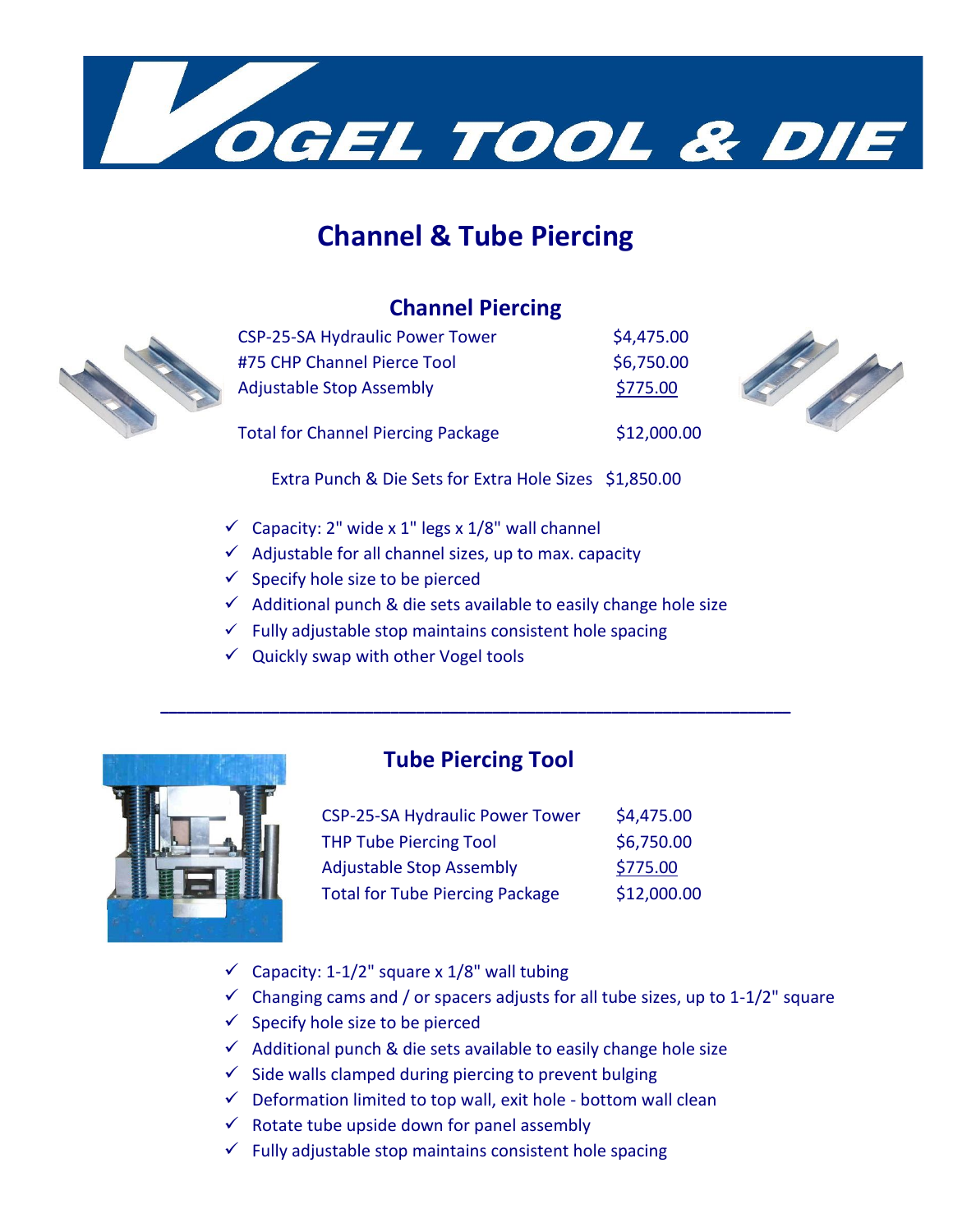

### **Square Tubing Cut Off**

CSP-25-SA Hydraulic Power Tower \$4,475.00 Vogel #4162 Econo Cut Off Die \$3,575.00 Vogel #4162 Tube Guides  $$675.00 / set$ Vogel #4162 Econo Cut Blades \$75.00 / ea. Complete Cut Off Package \$8,950.00 [Includes guides + 3 blades]



- $\checkmark$  Quickly cut square tubing to length with minimal deformation
- $\checkmark$  No chips to remove from tube
- $\checkmark$  Cut up to 1-1/4" square
- $\checkmark$  Quiet! No hearing protection needed
- ✓ No changeover for different tube sizes
- ✓ Fits most ironworkers and Vogel's 120V Hydraulic Power Unit



**Call us Toll-Free: 800-272-8946 | Outside US: 630-562-1400 For more information, visit our website: www.VogelTool.com**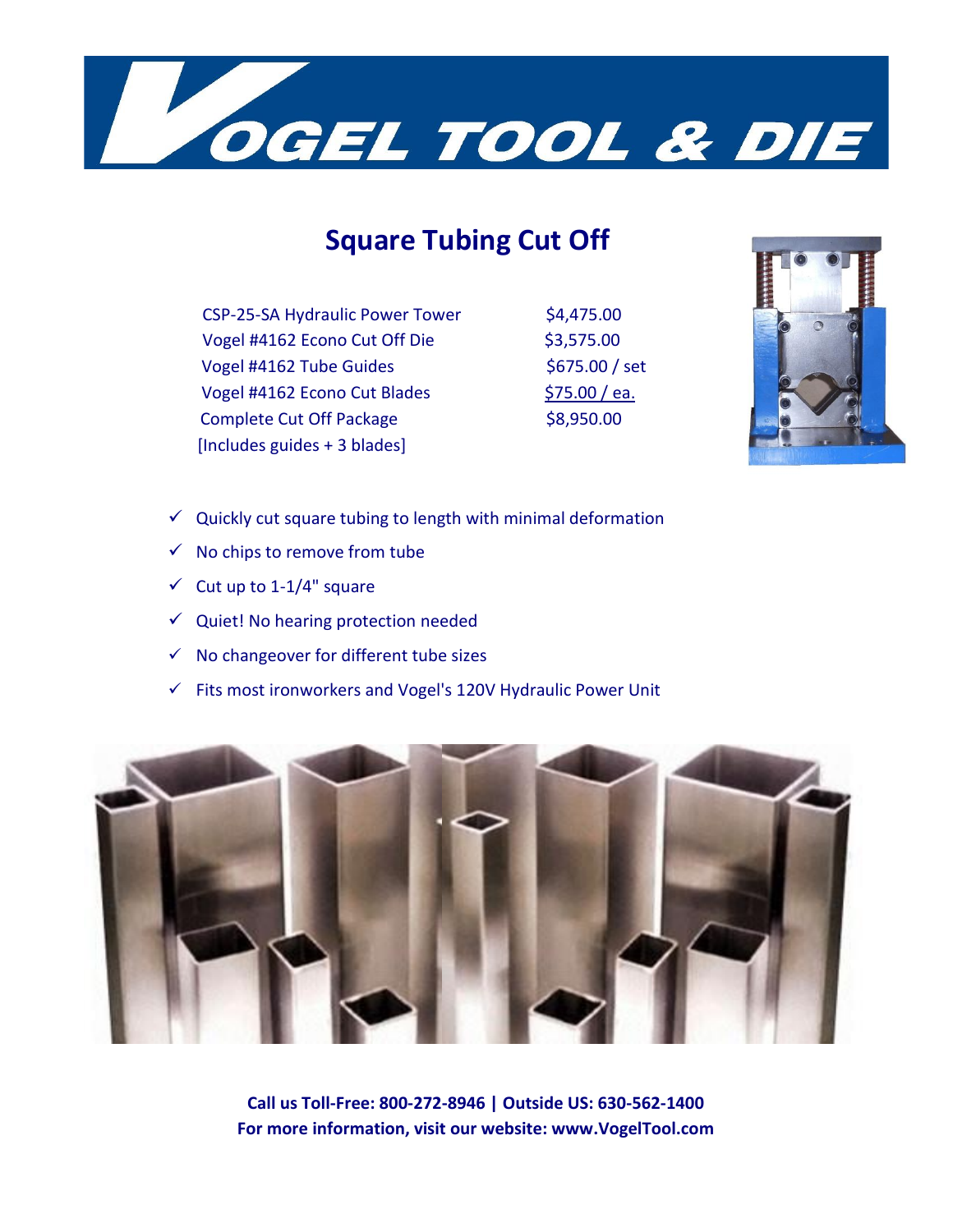

### **Other Tools From Vogel**

*Vogel Tool & Die INVENTED the pipe notcher and was issued the original US patent in 1934. Today, as a Division of Manor Tool & Manufacturing Company, we continue to offer our Arc-Fit pipe notchers and other tools for fabricating parts from tube and pipe. All Vogel tools are made with pride in the USA, featuring American steel and American heat-treating. Imported tools may look similar, but poor quality steel and improper heat-treating may lead to significantly reduced tool life and poor performance. Vogel tools are designed and built to last and provide many years of dependable performance.* 



Hand Presses for Notching Tools to Miter Tube Ends Tools to Shear Round Bar Stock Custom Flattening Dies Tools to Cut Tubes to Length Tools to Shear Flat Stock Custom Piercing Dies Tools to Shear Angle Iron Tools to Shear Channel Custom Dies for Specialized Tubular Parts

*Prices shown in this catalog are for domestic orders only. For international orders, please contact us to obtain a quote, or visit our website: www.VogelTool.com.*

> **www.VogelTool.Com US Toll-Free: 800-272-8946 Outside US: 630-562-1400**

© 2022, Vogel Tool & Die, LLC, All Rights Reserved